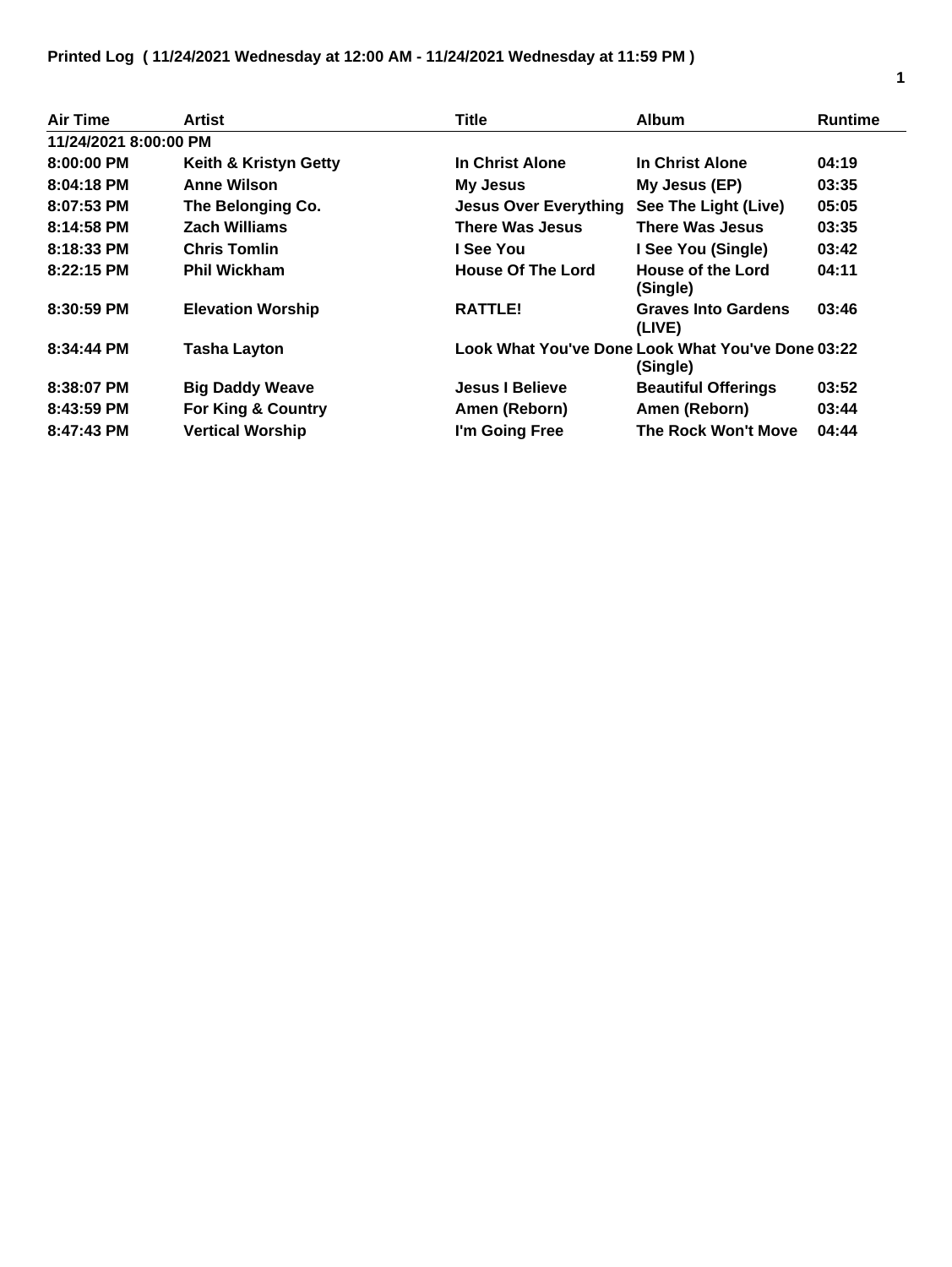| <b>Air Time</b>       | Artist                           | <b>Title</b>                | <b>Album</b>                            | <b>Runtime</b> |
|-----------------------|----------------------------------|-----------------------------|-----------------------------------------|----------------|
| 11/24/2021 9:00:00 PM |                                  |                             |                                         |                |
| 9:00:00 PM            | <b>Pat Barrett</b>               | <b>Better</b>               | <b>Pat Barrett</b>                      | 04:47          |
| $9:04:46$ PM          | <b>Casting Crowns</b>            | <b>Scars In Heaven</b>      | <b>Scars In Heaven</b><br>(Single)      | 04:20          |
| $9:09:06$ PM          | <b>Rhett Walker</b>              | <b>Gospel Song</b>          | <b>Gospel Song - Single</b>             | 03:12          |
| $9:14:19$ PM          | Michael W. Smith                 | Waymaker                    | <b>Way Maker</b>                        | 03:53          |
| $9:18:11$ PM          | <b>MercyMe</b>                   | Say I Won't                 | Say I Won't                             | 03:59          |
| $9:22:10$ PM          | Kari Jobe                        | <b>Revelation Song</b>      | Kari Jobe                               | 04:14          |
| $9:30:59$ PM          | <b>Bryan &amp; Katie Torwalt</b> | <b>Miracle In The Works</b> | Miracle In The Works -<br><b>Single</b> | 04:59          |
| $9:35:57$ PM          | Jeremy Camp                      | <b>When You Speak</b>       | <b>When You Speak</b><br>(Single)       | 02:56          |
| $9:38:53$ PM          | <b>Passion</b>                   | <b>My Heart Is Yours</b>    | <b>Passion: Take It All</b>             | 04:03          |
| $9:44:56$ PM          | I Am They                        | <b>Faithful God</b>         | <b>Faithful God</b>                     | 03:20          |
| $9:48:15$ PM          | <b>Jonathan Traylor</b>          | The Table                   | I'm Here For You                        | 04:13          |